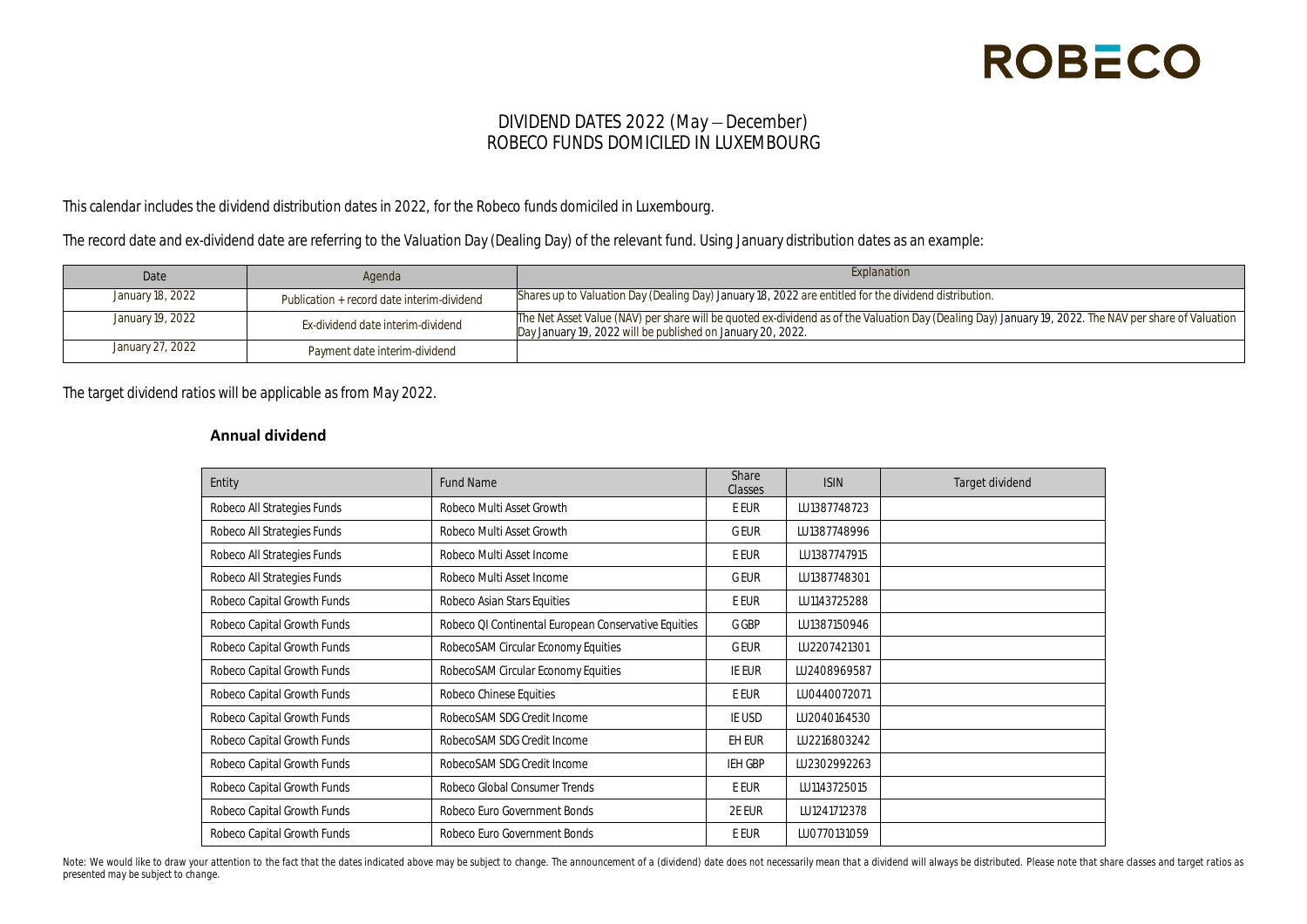| Robeco Capital Growth Funds | Robeco Euro Government Bonds               | <b>GEUR</b>    | LU1736382992 |  |
|-----------------------------|--------------------------------------------|----------------|--------------|--|
| Robeco Capital Growth Funds | Robeco European High Yield Bonds           | EH EUR         | LU1143725106 |  |
| Robeco Capital Growth Funds | Robeco QI Emerging Markets Active Equities | E EUR          | LU0910072312 |  |
| Robeco Capital Growth Funds | Robeco QI Emerging Markets Active Equities | <b>GEUR</b>    | LU0951559441 |  |
| Robeco Capital Growth Funds | Robeco QI Emerging Markets Active Equities | IE EUR         | LU1940065789 |  |
| Robeco Capital Growth Funds | Robeco QI Emerging Conservative Equities   | G GBP          | LU1152268519 |  |
| Robeco Capital Growth Funds | Robeco QI Emerging Conservative Equities   | G USD          | LU1152268600 |  |
| Robeco Capital Growth Funds | Robeco QI Emerging Conservative Equities   | IE EUR         | LU1233758587 |  |
| Robeco Capital Growth Funds | RobecoSAM Smart Energy Equities            | E EUR          | LU2145462052 |  |
| Robeco Capital Growth Funds | RobecoSAM Smart Energy Equities            | G GBP          | LU2145462565 |  |
| Robeco Capital Growth Funds | RobecoSAM Euro SDG Credits                 | OE EUR         | LU1241712618 |  |
| Robeco Capital Growth Funds | RobecoSAM Euro SDG Credits                 | IE EUR         | LU1821197412 |  |
| Robeco Capital Growth Funds | RobecoSAM Euro SDG Credits                 | IEH CHF        | LU1395480277 |  |
| Robeco Capital Growth Funds | Robeco Emerging Stars Equities             | E EUR          | LU1143725528 |  |
| Robeco Capital Growth Funds | Robeco Emerging Stars Equities             | <b>GEUR</b>    | LU1736383453 |  |
| Robeco Capital Growth Funds | Robeco Emerging Stars Equities             | IE EUR         | LU1840769852 |  |
| Robeco Capital Growth Funds | Robeco Emerging Stars Equities             | G GBP          | LU1408526199 |  |
| Robeco Capital Growth Funds | Robeco Emerging Stars Equities             | <b>KE GBP</b>  | LU1857097528 |  |
| Robeco Capital Growth Funds | Robeco Emerging Stars Equities             | <b>KE USD</b>  | LU1102563886 |  |
| Robeco Capital Growth Funds | Robeco Sustainable European Stars Equities | E EUR          | LU1143725361 |  |
| Robeco Capital Growth Funds | Robeco Sustainable European Stars Equities | <b>GEUR</b>    | LU1736383297 |  |
| Robeco Capital Growth Funds | Robeco New World Financials                | E EUR          | LU1648457296 |  |
| Robeco Capital Growth Funds | Robeco New World Financials                | IE EUR         | LU1821197768 |  |
| Robeco Capital Growth Funds | Robeco QI Global Developed Active Equities | <b>GEUR</b>    | LU2012947540 |  |
| Robeco Capital Growth Funds | RobecoSAM Global Gender Equality Equities  | <b>IB EUR</b>  | LU2261208826 |  |
| Robeco Capital Growth Funds | RobecoSAM Global Gender Equality Equities  | IE EUR         | LU2145459850 |  |
| Robeco Capital Growth Funds | RobecoSAM Global Gender Equality Equities  | IE GBP         | LU2258287338 |  |
| Robeco Capital Growth Funds | Robeco Global Credits                      | EH EUR         | LU1278322778 |  |
| Robeco Capital Growth Funds | Robeco Global Credits                      | <b>IEH AUD</b> | LU1653089133 |  |
| Robeco Capital Growth Funds | Robeco BP Global Premium Equities          | <b>KE GBP</b>  | LU2408968852 |  |
| Robeco Capital Growth Funds | Robeco BP Global Premium Equities          | E USD          | LU1058974137 |  |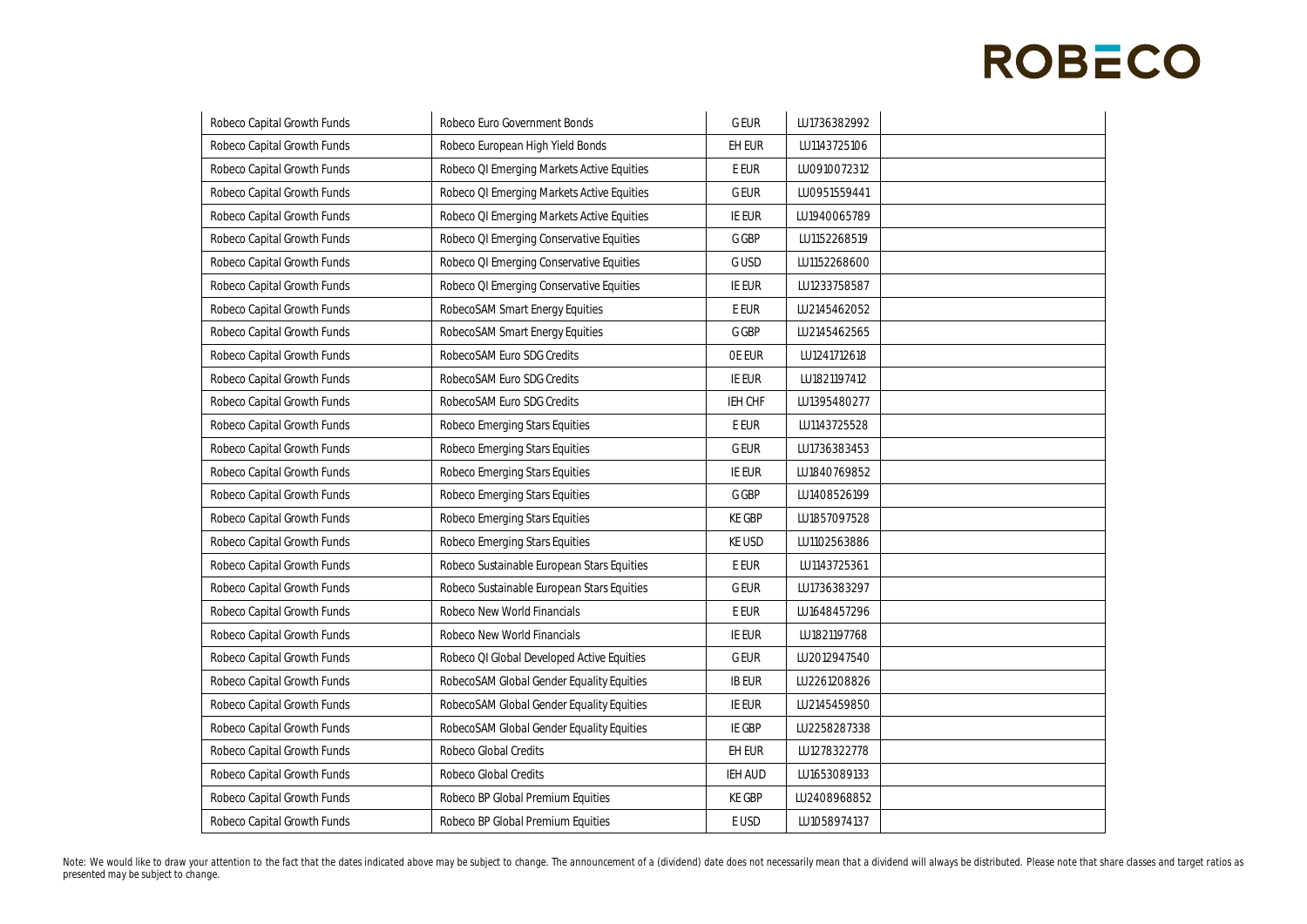| Robeco Capital Growth Funds | Robeco BP Global Premium Equities             | KE USD         | LU2408970320 |       |
|-----------------------------|-----------------------------------------------|----------------|--------------|-------|
| Robeco Capital Growth Funds | Robeco High Yield Bonds                       | OEH EUR        | LU0606904307 |       |
| Robeco Capital Growth Funds | Robeco High Yield Bonds                       | EH EUR         | LU0243182812 |       |
| Robeco Capital Growth Funds | Robeco High Yield Bonds                       | <b>GH EUR</b>  | LU0940004756 |       |
| Robeco Capital Growth Funds | Robeco High Yield Bonds                       | <b>IEH EUR</b> | LU0779184851 |       |
| Robeco Capital Growth Funds | Robeco High Yield Bonds                       | IEH USD        | LU0716562250 |       |
| Robeco Capital Growth Funds | RobecoSAM Sustainable Healthy Living Equities | E EUR          | LU2146189662 |       |
| Robeco Capital Growth Funds | RobecoSAM Sustainable Healthy Living Equities | IE EUR         | LU2146190322 |       |
| Robeco Capital Growth Funds | RobecoSAM Smart Materials Equities            | E EUR          | LU2145463969 |       |
| Robeco Capital Growth Funds | RobecoSAM Smart Materials Equities            | <b>GEUR</b>    | LU2145464421 |       |
| Robeco Capital Growth Funds | RobecoSAM Smart Materials Equities            | IE EUR         | LU2145465071 |       |
| Robeco Capital Growth Funds | RobecoSAM Smart Materials Equities            | G GBP          | LU2145464694 |       |
| Robeco Capital Growth Funds | Robeco QI US Conservative Equities            | G USD          | LU1113137761 | 3.00% |
| Robeco Capital Growth Funds | Robeco Sustainable Property Equities          | IE EUR         | LU2091213442 |       |
| Robeco Capital Growth Funds | Robeco QI Dynamic High Yield                  | EH EUR         | LU1152268865 |       |
| Robeco Capital Growth Funds | Robeco BP US Select Opportunities Equities    | E USD          | LU0975848770 |       |
| Robeco Capital Growth Funds | Robeco BP US Select Opportunities Equities    | G USD          | LU1278322695 |       |
| Robeco Capital Growth Funds | Robeco BP US Select Opportunities Equities    | IE USD         | LU0963031736 |       |
| Robeco Capital Growth Funds | RobecoSAM SDG High Yield Bonds                | IE EUR         | LU2061804394 |       |
| Robeco Capital Growth Funds | RobecoSAM SDG High Yield Bonds                | <b>GH GBP</b>  | LU2061804550 |       |
| Robeco Capital Growth Funds | RobecoSAM SDG High Yield Bonds                | IEH GBP        | LU2061804634 |       |
| Robeco Capital Growth Funds | RobecoSAM Global SDG Credits                  | IEH AUD        | LU2400459157 |       |
| Robeco Capital Growth Funds | RobecoSAM Global SDG Credits                  | GH GBP         | LU2055796648 |       |
| Robeco Capital Growth Funds | RobecoSAM Global SDG Credits                  | IEH GBP        | LU2055796481 |       |
| Robeco Capital Growth Funds | RobecoSAM Global SDG Engagement Equities      | EH CHF         | LU2408970080 |       |
| Robeco Capital Growth Funds | RobecoSAM Global SDG Engagement Equities      | XGH CHF        | LU2408969660 |       |
| Robeco Capital Growth Funds | RobecoSAM Global SDG Engagement Equities      | YE CHF         | LU2408969231 |       |
| Robeco Capital Growth Funds | RobecoSAM Global SDG Engagement Equities      | YEH CHF        | LU2408969314 |       |
| Robeco Capital Growth Funds | RobecoSAM Global SDG Engagement Equities      | EH EUR         | LU2408970163 |       |
| Robeco Capital Growth Funds | RobecoSAM Global SDG Engagement Equities      | XGH EUR        | LU2408970593 |       |
| Robeco Capital Growth Funds | RobecoSAM Global SDG Engagement Equities      | EH GBP         | LU2408969827 |       |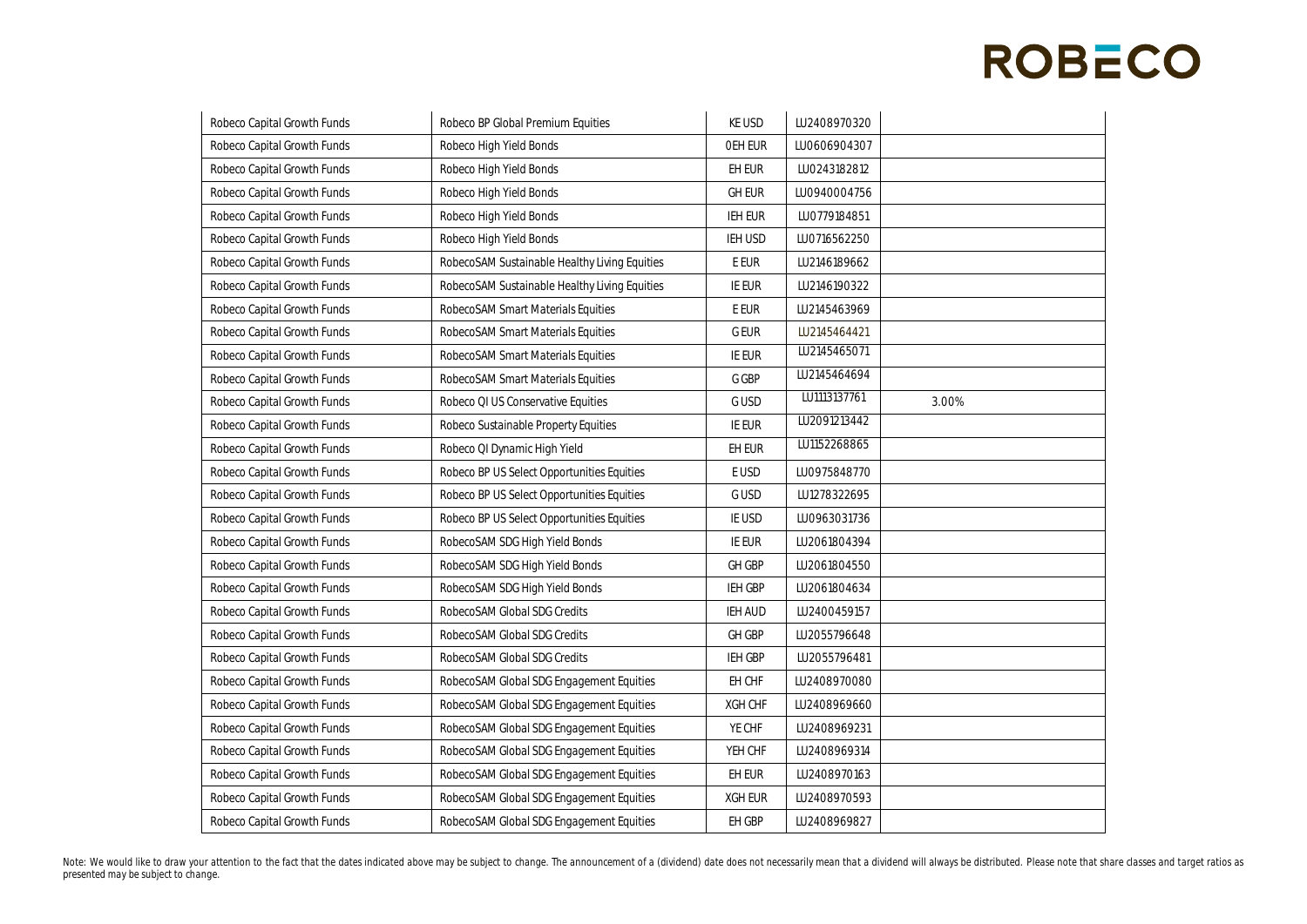| Robeco Capital Growth Funds          | RobecoSAM Global SDG Engagement Equities | XGH GBP       | LU2408969405 |       |
|--------------------------------------|------------------------------------------|---------------|--------------|-------|
| Robeco Capital Growth Funds          | RobecoSAM Global SDG Engagement Equities | YEH GBP       | LU2408969157 |       |
| Robeco Capital Growth Funds          | RobecoSAM Global SDG Engagement Equities | EH USD        | LU2408970247 |       |
| Robeco Capital Growth Funds          | RobecoSAM Global SDG Engagement Equities | XGH USD       | LU2408969744 |       |
| Robeco Capital Growth Funds          | RobecoSAM US Green Bonds                 | SEH GBP       | LU2417205601 |       |
| Robeco Capital Growth Funds          | Robeco BP US Large Cap Equities          | E EUR         | LU1143725791 |       |
| Robeco Capital Growth Funds          | Robeco BP US Large Cap Equities          | E USD         | LU0975848341 |       |
| Robeco Capital Growth Funds          | Robeco BP US Large Cap Equities          | IE USD        | LU0975848267 |       |
| Robeco Capital Growth Funds          | Robeco BP US Large Cap Equities          | IE GBP        | LU0699433495 |       |
| Robeco Capital Growth Funds          | Robeco BP US Premium Equities            | IEH EUR       | LU1208677333 |       |
| Robeco Capital Growth Funds          | Robeco BP US Premium Equities            | EH GBP        | LU0432313756 |       |
| Robeco Capital Growth Funds          | Robeco BP US Premium Equities            | <b>GH GBP</b> | LU0832431802 |       |
| Robeco Capital Growth Funds          | Robeco BP US Premium Equities            | IE GBP        | LU0432313244 |       |
| Robeco Capital Growth Funds          | Robeco BP US Premium Equities            | E USD         | LU1408526355 |       |
| Robeco Capital Growth Funds          | Robeco BP US Premium Equities            | G USD         | LU1599172829 |       |
| Robeco Capital Growth Funds          | RobecoSAM Sustainable Water Equities     | E EUR         | LU2146191213 |       |
| Robeco Capital Growth Funds          | RobecoSAM Sustainable Water Equities     | G EUR         | LU2146191726 |       |
| Robeco Capital Growth Funds          | RobecoSAM Sustainable Water Equities     | G GBP         | LU2146191999 |       |
| Robeco Capital Growth Funds          | Robeco Investment Grade Corporate Bonds  | <b>IE EUR</b> | LU0425027157 |       |
| Robeco (LU) Funds III                | Robeco QI Long/Short Dynamic Duration    | E EUR         | LU0230834854 |       |
| Robeco (LU) Funds III                | Robeco QI Long/Short Dynamic Duration    | <b>GEUR</b>   | LU0940006454 |       |
| Robeco QI Global Dynamic Duration    | Robeco QI Global Dynamic Duration        | EH CHF        | LU0239949844 |       |
| Robeco QI Global Dynamic Duration    | Robeco QI Global Dynamic Duration        | IEH CHF       | LU0239950180 |       |
| Robeco QI Global Dynamic Duration    | Robeco QI Global Dynamic Duration        | EH EUR        | LU0239950263 |       |
| Robeco QI Global Dynamic Duration    | Robeco QI Global Dynamic Duration        | <b>GH EUR</b> | LU0792901737 | 3.00% |
| Robeco QI Global Dynamic Duration    | Robeco QI Global Dynamic Duration        | IEH EUR       | LU0239950933 |       |
| Robeco QI Global Dynamic Duration    | Robeco QI Global Dynamic Duration        | GH GBP        | LU1377967671 | 3.00% |
| Robeco QI Global Dynamic Duration    | Robeco QI Global Dynamic Duration        | IEH USD       | LU1664640726 |       |
| Robeco Global Total Return Bond Fund | Robeco Global Total Return Bond Fund     | EH EUR        | LU1152269087 |       |
| Robeco Global Total Return Bond Fund | Robeco Global Total Return Bond Fund     | IEH EUR       | LU1777951432 |       |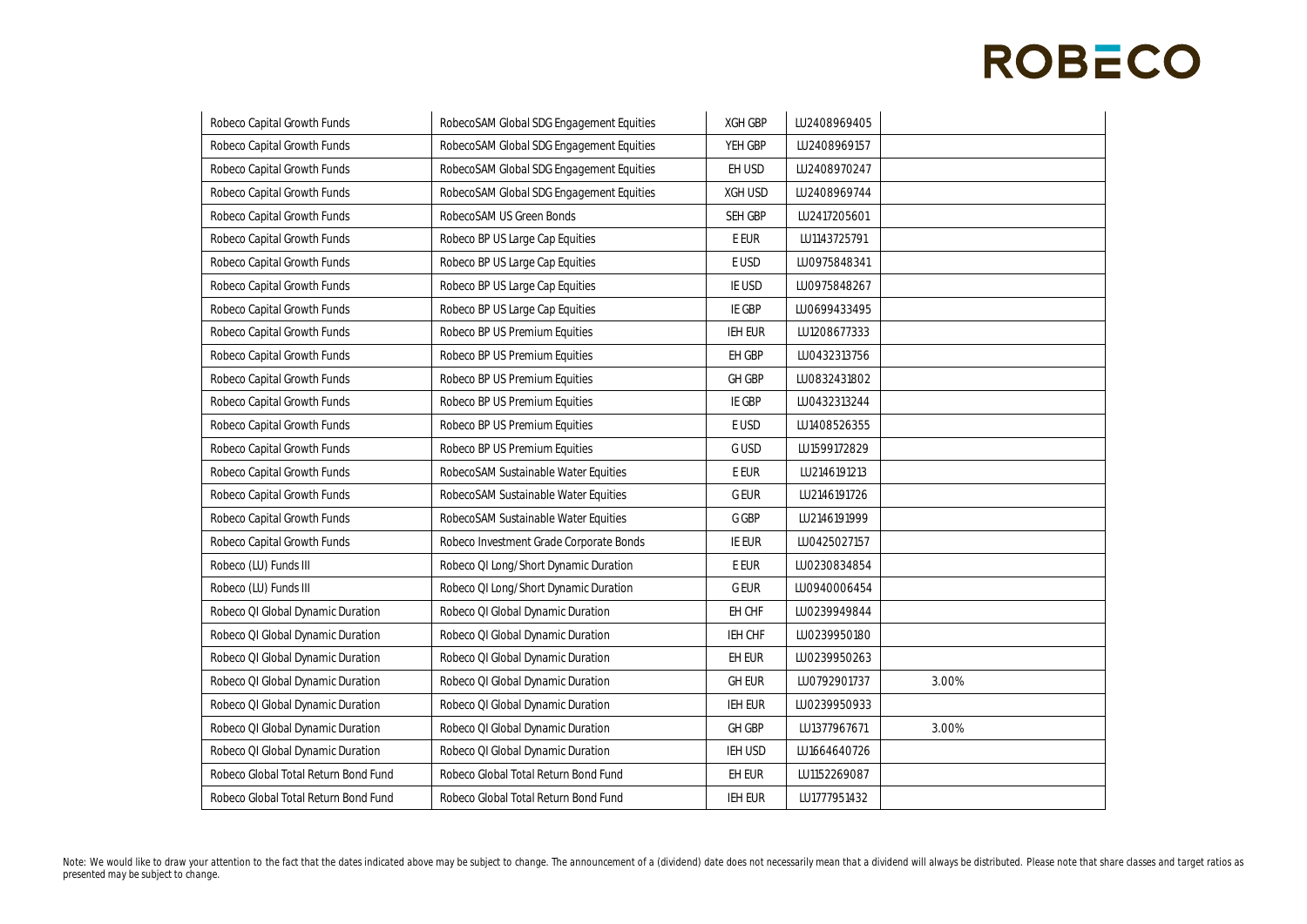| Date           | Agenda                                     |
|----------------|--------------------------------------------|
| April 19, 2022 | Publication + record date interim-dividend |
| April 20, 2022 | Ex-dividend date interim-dividend          |
| April 28, 2022 | Payment date interim-dividend              |

#### Quarterly dividend

| Entity                      | <b>Fund Name</b>                                 | Share<br>Classes   | <b>ISIN</b>  | Target<br>dividend | Target dividend<br>annualized |
|-----------------------------|--------------------------------------------------|--------------------|--------------|--------------------|-------------------------------|
| Robeco Capital Growth Funds | RobecoSAM Climate Global Credits                 | <b>IBH JPY</b>     | LU2378181999 | 0.38%              | 1.50%                         |
| Robeco Capital Growth Funds | Robeco Corporate Hybrid Bonds                    | CH EUR             | LU1718492330 | 0.38%              | 1.50%                         |
| Robeco Capital Growth Funds | RobecoSAM SDG Credit Income                      | C USD              | LU1806346901 | 1.00%              | 4.00%                         |
| Robeco Capital Growth Funds | RobecoSAM SDG Credit Income                      | D <sub>3</sub> USD | LU2012947201 | 1.00%              | 4.00%                         |
| Robeco Capital Growth Funds | RobecoSAM SDG Credit Income                      | M <sub>3</sub> USD | LU2012947466 | 1.00%              | 4.00%                         |
| Robeco Capital Growth Funds | RobecoSAM SDG Credit Income                      | CH EUR             | LU1806347545 | 0.75%              | 3.00%                         |
| Robeco Capital Growth Funds | RobecoSAM SDG Credit Income                      | M3H EUR            | LU1945299532 | 0.75%              | 3.00%                         |
| Robeco Capital Growth Funds | RobecoSAM SDG Credit Income                      | CH GBP             | LU1857098500 | 1.00%              | 4.00%                         |
| Robeco Capital Growth Funds | RobecoSAM SDG Credit Income                      | <b>IBH GBP</b>     | LU2408968936 | 1.00%              | 4.00%                         |
| Robeco Capital Growth Funds | Robeco Global Consumer Trends                    | <b>BUSD</b>        | LU0951559953 | 0.50%              | 2.00%                         |
| Robeco Capital Growth Funds | Robeco QI Global Developed Conservative Equities | <b>B CAD</b>       | LU1685730068 | 1.00%              | 4.00%                         |
| Robeco Capital Growth Funds | Robeco All Strategy Euro Bonds                   | <b>BEUR</b>        | LU0528646820 | 0.13%              | 0.50%                         |
| Robeco Capital Growth Funds | Robeco All Strategy Euro Bonds                   | C EUR              | LU0940005050 | 0.13%              | 0.50%                         |
| Robeco Capital Growth Funds | Robeco Euro Credit Bonds                         | C EUR              | LU1025004745 | 0.13%              | 0.50%                         |
| Robeco Capital Growth Funds | Robeco QI European Conservative Equities         | <b>BEUR</b>        | LU0312334617 | 1.00%              | 4.00%                         |
| Robeco Capital Growth Funds | Robeco QI European Conservative Equities         | C EUR              | LU0792910134 | 1.00%              | 4.00%                         |
| Robeco Capital Growth Funds | Robeco QI European Conservative Equities         | C GBP              | LU1321401629 | 1.00%              | 4.00%                         |
| Robeco Capital Growth Funds | Robeco QI European Conservative Equities         | <b>BUSD</b>        | LU1058972941 | 1.00%              | 4.00%                         |
| Robeco Capital Growth Funds | Robeco Euro Government Bonds                     | 2C EUR             | LU1241712022 | 0.13%              | 0.50%                         |
| Robeco Capital Growth Funds | Robeco Euro Government Bonds                     | C EUR              | LU0620638824 | 0.13%              | 0.50%                         |
| Robeco Capital Growth Funds | Robeco QI Emerging Conservative Equities         | ZB AUD             | LU0969500551 |                    | CALCULATION                   |
| Robeco Capital Growth Funds | Robeco QI Emerging Conservative Equities         | <b>BEUR</b>        | LU0582532197 | 1.25%              | 5.00%                         |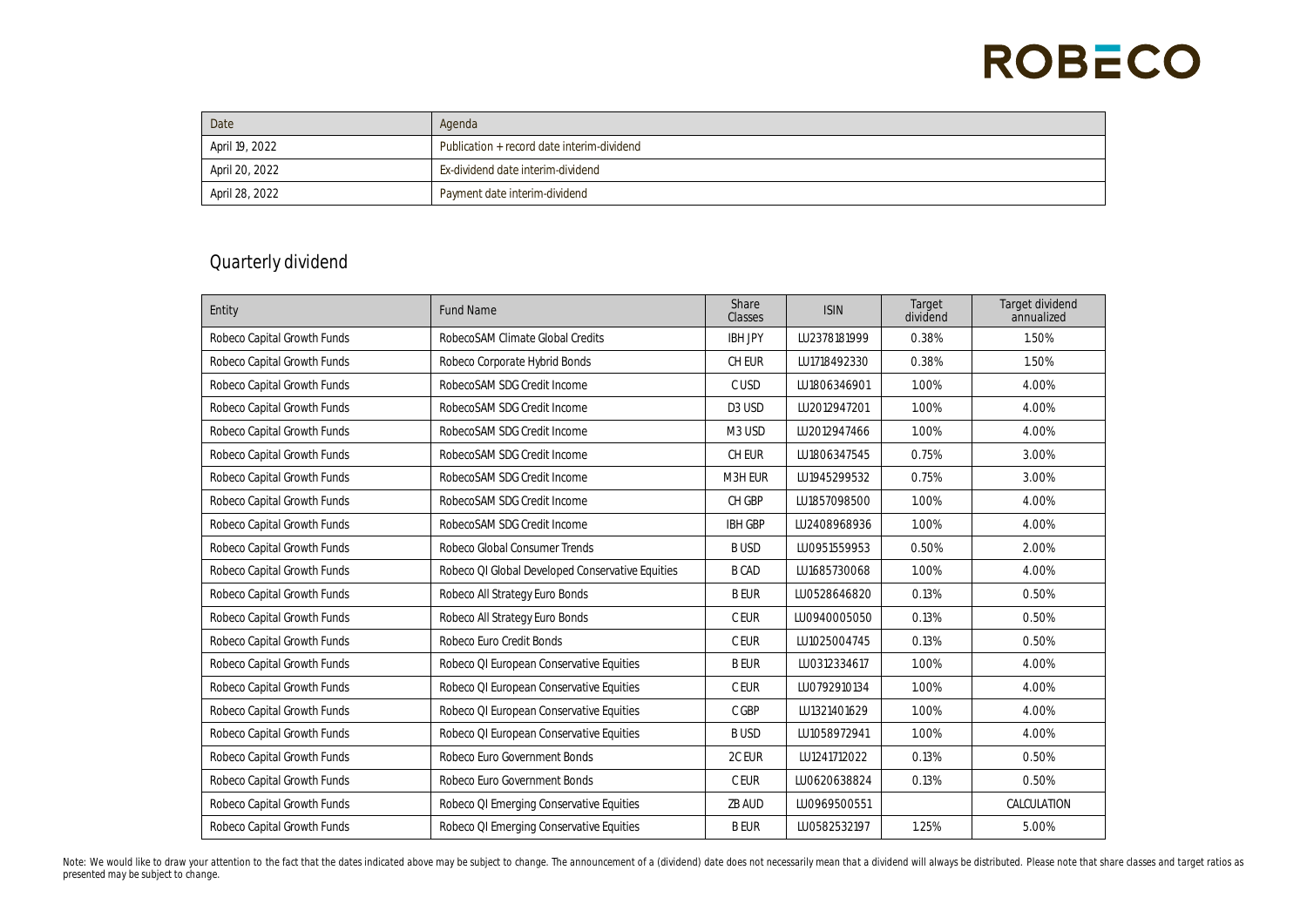| Robeco Capital Growth Funds | Robeco QI Emerging Conservative Equities | <b>BUSD</b>    | LU0951559870 | 1.25% | 5.00% |
|-----------------------------|------------------------------------------|----------------|--------------|-------|-------|
| Robeco Capital Growth Funds | Robeco QI Emerging Conservative Equities | $C$ EUR        | LU0792910217 | 1.25% | 5.00% |
| Robeco Capital Growth Funds | Robeco QI Emerging Conservative Equities | C USD          | LU0944708386 | 1.25% | 5.00% |
| Robeco Capital Growth Funds | RobecoSAM Euro SDG Credits               | <b>BEUR</b>    | LU0503372517 | 0.13% | 0.50% |
| Robeco Capital Growth Funds | RobecoSAM Euro SDG Credits               | C EUR          | LU0940006967 | 0.13% | 0.50% |
| Robeco Capital Growth Funds | Robeco Financial Institutions Bonds      | <b>BEUR</b>    | LU0622663093 | 0.38% | 1.50% |
| Robeco Capital Growth Funds | Robeco Financial Institutions Bonds      | C EUR          | LU0971565576 | 0.38% | 1.50% |
| Robeco Capital Growth Funds | Robeco Financial Institutions Bonds      | <b>IB EUR</b>  | LU2012948191 | 0.38% | 1.50% |
| Robeco Capital Growth Funds | Robeco Financial Institutions Bonds      | M3 EUR         | LU1648455910 | 0.38% | 1.50% |
| Robeco Capital Growth Funds | Robeco Financial Institutions Bonds      | <b>BH USD</b>  | LU1079558448 | 0.63% | 2.50% |
| Robeco Capital Growth Funds | Robeco Financial Institutions Bonds      | CH USD         | LU1874124123 | 0.63% | 2.50% |
| Robeco Capital Growth Funds | Robeco Financial Institutions Bonds      | D3HUSD         | LU1440725882 | 0.63% | 2.50% |
| Robeco Capital Growth Funds | Robeco Financial Institutions Bonds      | <b>IBH USD</b> | LU1493700998 | 0.63% | 2.50% |
| Robeco Capital Growth Funds | Robeco Financial Institutions Bonds      | M3HUSD         | LU1618352857 | 0.63% | 2.50% |
| Robeco Capital Growth Funds | Robeco QI Global Conservative Equities   | <b>BEUR</b>    | LU0705780269 | 1.00% | 4.00% |
| Robeco Capital Growth Funds | Robeco QI Global Conservative Equities   | C EUR          | LU0891727132 | 1.00% | 4.00% |
| Robeco Capital Growth Funds | Robeco Global Credits - Short Maturity   | <b>IBH GBP</b> | LU1648456488 | 0.25% | 1.00% |
| Robeco Capital Growth Funds | Robeco Global Credits                    | CH EUR         | LU1071420373 | 0.25% | 1.00% |
| Robeco Capital Growth Funds | Robeco Global Credits                    | <b>IBH EUR</b> | LU1521666997 | 0.25% | 1.00% |
| Robeco Capital Growth Funds | Robeco Global Credits                    | <b>IBH GBP</b> | LU1521667029 | 0.38% | 1.50% |
| Robeco Capital Growth Funds | Robeco Global Credits                    | <b>IBH JPY</b> | LU1821197099 | 0.38% | 1.50% |
| Robeco Capital Growth Funds | Robeco Global Credits                    | D3H USD        | LU1440725536 | 0.50% | 2.00% |
| Robeco Capital Growth Funds | Robeco Global Credits                    | <b>IBH USD</b> | LU1521667292 | 0.50% | 2.00% |
| Robeco Capital Growth Funds | Robeco BP Global Premium Equities        | <b>BEUR</b>    | LU0203975197 | 0.50% | 2.00% |
| Robeco Capital Growth Funds | Robeco BP Global Premium Equities        | C EUR          | LU0940004830 | 0.50% | 2.00% |
| Robeco Capital Growth Funds | Robeco BP Global Premium Equities        | <b>IB EUR</b>  | LU1521667375 | 0.50% | 2.00% |
| Robeco Capital Growth Funds | Robeco BP Global Premium Equities        | <b>IB GBP</b>  | LU1533823289 | 0.50% | 2.00% |
| Robeco Capital Growth Funds | Robeco BP Global Premium Equities        | <b>IB USD</b>  | LU2292538167 | 0.50% | 2.00% |
| Robeco Capital Growth Funds | Robeco QI Global Multi-Factor Credits    | CH EUR         | LU1246236340 | 0.25% | 1.00% |
| Robeco Capital Growth Funds | Robeco High Yield Bonds                  | <b>BH EUR</b>  | LU0454740118 | 1.00% | 4.00% |
| Robeco Capital Growth Funds | Robeco High Yield Bonds                  | CH EUR         | LU0871827548 | 1.00% | 4.00% |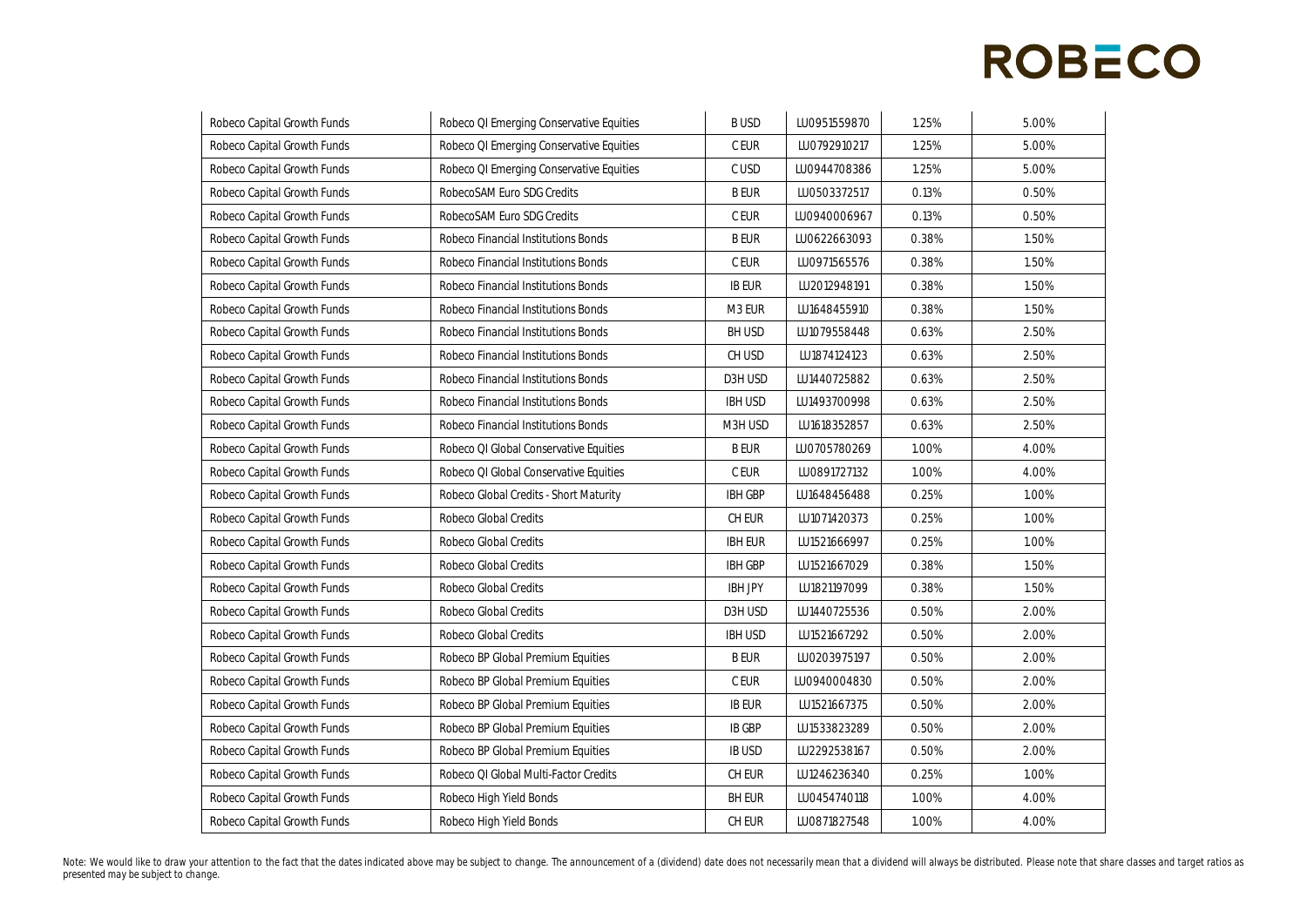| Robeco Capital Growth Funds          | Robeco High Yield Bonds                                                  | <b>IBH CHF</b>     | LU1945299888 | 0.75% | 3.00%       |
|--------------------------------------|--------------------------------------------------------------------------|--------------------|--------------|-------|-------------|
| Robeco Capital Growth Funds          | Robeco High Yield Bonds                                                  | OCH GBP            | LU1048590548 | 1.00% | 4.00%       |
| Robeco Capital Growth Funds          | Robeco High Yield Bonds                                                  | CH USD             | LU1618351966 | 1.25% | 5.00%       |
| Robeco Capital Growth Funds          | Robeco High Yield Bonds                                                  | D3H USD            | LU1440725296 | 1.25% | 5.00%       |
| Robeco Capital Growth Funds          | Robeco High Yield Bonds                                                  | M3H USD            | LU1618352261 | 1.25% | 5.00%       |
| Robeco Capital Growth Funds          | Robeco Sustainable Property Equities                                     | <b>BEUR</b>        | LU0454739706 | 1.00% | 4.00%       |
| Robeco Capital Growth Funds          | Robeco Sustainable Property Equities                                     | C EUR              | LU0940004673 | 1.00% | 4.00%       |
| Robeco Capital Growth Funds          | Robeco QI Dynamic High Yield                                             | CH EUR             | LU1233758744 | 0.88% | 3.50%       |
| Robeco Capital Growth Funds          | Robeco QI Dynamic High Yield                                             | <b>IBH GBP</b>     | LU2258287098 | 1.00% | 4.00%       |
| Robeco Capital Growth Funds          | Robeco QI Global Developed Sustainable Enhanced<br><b>Index Equities</b> | ZB AUD             | LU2400458423 |       | CALCULATION |
| Robeco Capital Growth Funds          | RobecoSAM Global SDG Credits                                             | CH EUR             | LU1811861274 | 0.25% | 1.00%       |
| Robeco Capital Growth Funds          | RobecoSAM Global SDG Credits                                             | CH AUD             | LU2207422291 | 0.50% | 2.00%       |
| Robeco Capital Growth Funds          | RobecoSAM Global SDG Credits                                             | CH USD             | LU1811861514 | 0.50% | 2.00%       |
| Robeco Capital Growth Funds          | Robeco BP US Premium Equities                                            | <b>IB USD</b>      | LU1807417636 | 0.50% | 2.00%       |
| Robeco Capital Growth Funds          | Robeco Financial Institutions Bonds                                      | <b>BH SGD</b>      | LU1718492504 | 0.50% | 2.00%       |
| Robeco Capital Growth Funds          | Robeco High Yield Bonds                                                  | OD3H USD           | LU1440725379 | 1.00% | 4.00%       |
| Robeco Capital Growth Funds          | Robeco High Yield Bonds                                                  | OIEH USD           | LU0864988638 | 1.00% | 4.00%       |
| Robeco Capital Growth Funds          | Robeco Investment Grade Corporate Bonds                                  | <b>BEUR</b>        | LU0418691944 | 0.13% | 0.50%       |
| Robeco Capital Growth Funds          | Robeco Investment Grade Corporate Bonds                                  | C EUR              | LU0871827621 | 0.13% | 0.50%       |
| Robeco (LU) Funds III                | Robeco Financial Institutions Bonds Feeder Fund - zero<br>duration       | D3H USD            | LU1874123406 | 0.50% | 2.00%       |
| Robeco (LU) Funds III                | Robeco High Yield Bonds Feeder Fund - zero duration                      | D <sub>3</sub> USD | LU1874123315 | 1.00% | 4.00%       |
| Robeco QI Global Dynamic Duration    | Robeco QI Global Dynamic Duration                                        | <b>IBH JPY</b>     | LU1648456728 | 0.13% | 0.50%       |
| Robeco Global Total Return Bond Fund | Robeco Global Total Return Bond Fund                                     | CH EUR             | LU0951484418 | 0.13% | 0.50%       |

| Date           | Agenda                                         |
|----------------|------------------------------------------------|
| March 16, 2022 | Publication + record date 1st interim-dividend |
| March 17, 2022 | Ex-dividend date 1st interim-dividend          |
| March 25, 2022 | Payment date 1st interim-dividend              |
|                |                                                |
| June 16, 2022  | Publication + record date 2nd interim-dividend |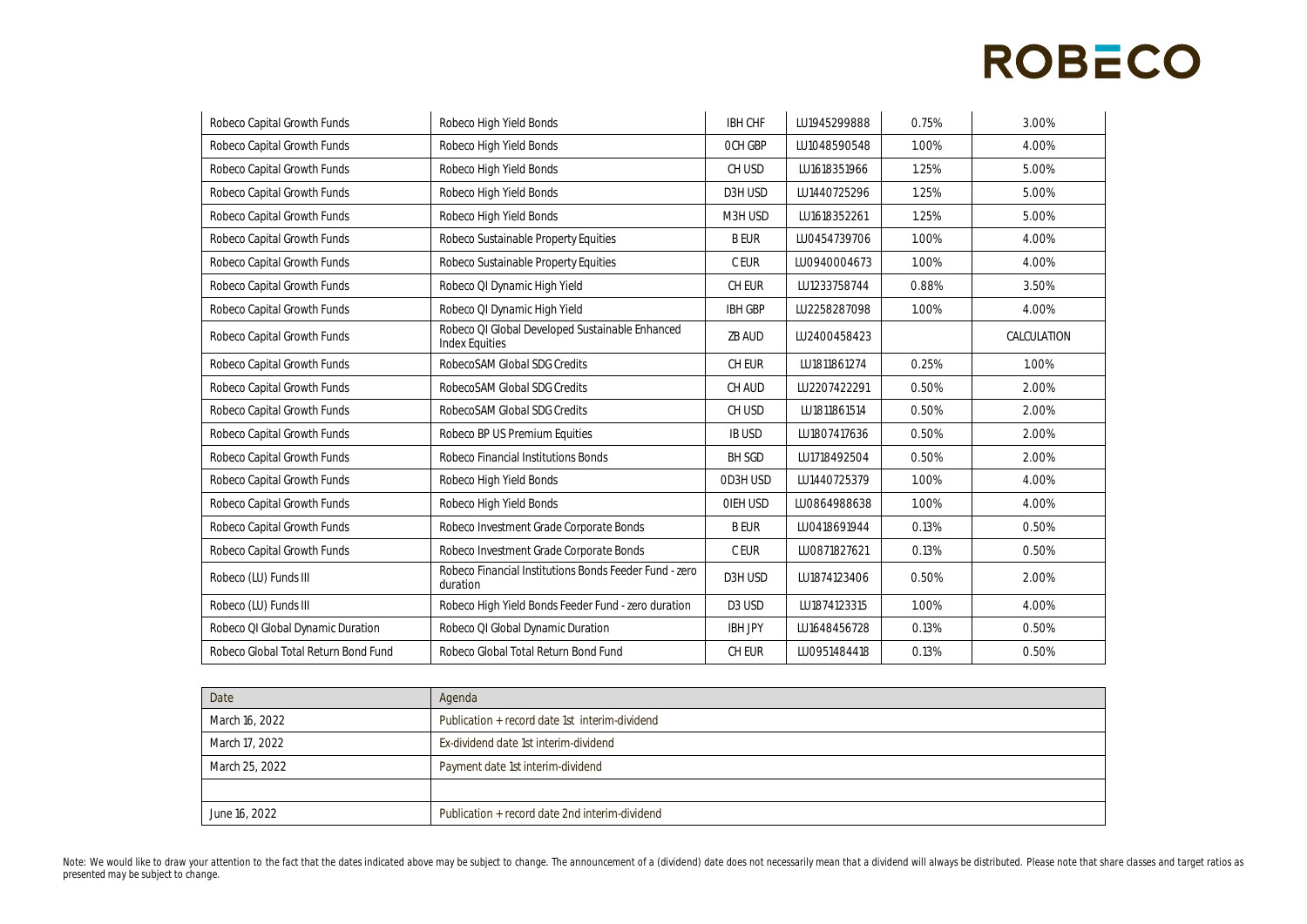| June 17, 2022      | Ex-dividend date 2nd interim-dividend          |
|--------------------|------------------------------------------------|
| June 27, 2022      | Payment date 2nd interim-dividend              |
|                    |                                                |
| September 19, 2022 | Publication + record date 3rd interim-dividend |
| September 20, 2022 | Ex-dividend date 3rd interim-dividend          |
| September 28, 2022 | Payment date 3rd interim-dividend              |
|                    |                                                |
| December 13, 2022  | Publication + record date 4th interim-dividend |
| December 14, 2022  | Ex-dividend date 4th interim-dividend          |
| December 22, 2022  | Payment date 4th interim-dividend              |

### Monthly dividend

| Entity                      | Fund Name                                           | Share<br>Classes | <b>ISIN</b>  | Target<br>dividend | Target dividend<br>annualized |
|-----------------------------|-----------------------------------------------------|------------------|--------------|--------------------|-------------------------------|
| Robeco (LU) Funds III       | Robeco High Yield Bonds Feeder Fund - zero duration | <b>BxH AUD</b>   | LU1840770355 | 0.33%              | 4.00%                         |
| Robeco (LU) Funds III       | Robeco High Yield Bonds Feeder Fund - zero duration | <b>BxH USD</b>   | LU1840769936 | 0.33%              | 4.00%                         |
| Robeco Capital Growth Funds | Robeco European High Yield Bonds                    | MBxH USD         | LU2080583557 | 0.58%              | 7.00%                         |
| Robeco Capital Growth Funds | Robeco High Yield Bonds                             | <b>IBXH EUR</b>  | LU1718492413 | 0.33%              | 4.00%                         |
| Robeco Capital Growth Funds | Robeco High Yield Bonds                             | <b>BxH AUD</b>   | LU1036586086 | 0.33%              | 4.00%                         |
| Robeco Capital Growth Funds | Robeco High Yield Bonds                             | <b>BxH HKD</b>   | IU1664414981 | 0.33%              | 4.00%                         |
| Robeco Capital Growth Funds | Robeco High Yield Bonds                             | <b>BxH RMB</b>   | 1U1089192303 | 0.50%              | 6.00%                         |
| Robeco Capital Growth Funds | Robeco High Yield Bonds                             | <b>BxH USD</b>   | LU0823114243 | 0.42%              | 5.00%                         |
| Robeco Capital Growth Funds | Robeco High Yield Bonds                             | <b>OBxH AUD</b>  | LU1036585864 | 0.33%              | 4.00%                         |
| Robeco Capital Growth Funds | Robeco High Yield Bonds                             | <b>OBxH RMB</b>  | LU1089192568 | 0.50%              | 6.00%                         |
| Robeco Capital Growth Funds | Robeco High Yield Bonds                             | OBxH USD         | LU1036586672 | 0.42%              | 5.00%                         |
| Robeco Capital Growth Funds | Robeco High Yield Bonds                             | <b>IBXH USD</b>  | LU1479032606 | 0.42%              | 5.00%                         |
| Robeco Capital Growth Funds | Robeco High Yield Bonds                             | <b>IExH USD</b>  | LU1017436087 | USD 0.36           |                               |
| Robeco Capital Growth Funds | RobecoSAM SDG Credit Income                         | Bx USD           | LU1806346737 | 0.33%              | 4.00%                         |
| Robeco Capital Growth Funds | RobecoSAM SDG Credit Income                         | <b>IBx USD</b>   | LU2100416994 | 0.33%              | 4.00%                         |
| Robeco Capital Growth Funds | RobecoSAM SDG Credit Income                         | <b>BxH EUR</b>   | LU1806347388 | 0.25%              | 3.00%                         |
| Robeco Capital Growth Funds | RobecoSAM SDG Credit Income                         | <b>BxH HKD</b>   | LU2066015665 | 0.33%              | 4.00%                         |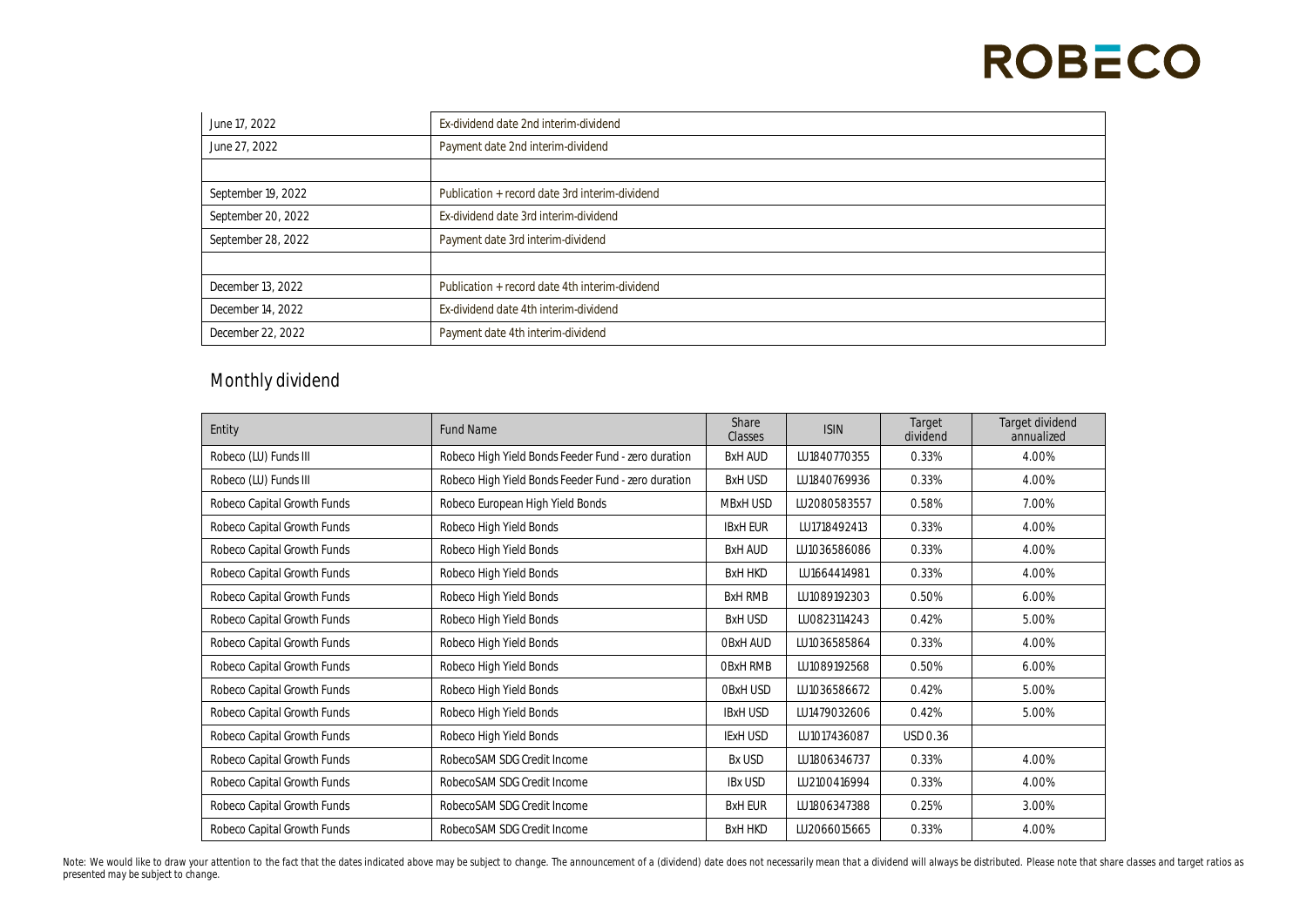| Robeco Capital Growth Funds | RobecoSAM SDG Credit Income    | <b>BxH SGD</b>  | LU2066015582  | 0.33% | 4.00% |
|-----------------------------|--------------------------------|-----------------|---------------|-------|-------|
| Robeco Capital Growth Funds | RobecoSAM SDG Credit Income    | <b>IBXH SGD</b> | 112292537946  | 0.33% | 4.00% |
| Robeco Capital Growth Funds | RobecoSAM SDG Credit Income    | 7BH AUD         | 1112230645587 | 0.39% | 4.70% |
| Robeco Capital Growth Funds | RobecoSAM Global SDG Credits   | <b>IBxH USD</b> | 1112365448427 | 0.17% | 2.00% |
| Robeco Capital Growth Funds | Robeco Sustainable Asian Bonds | <b>Bx USD</b>   | U2465793003   | 0.42% | 5.00% |

| Date              | Agenda                                         |
|-------------------|------------------------------------------------|
| January 18, 2022  | Publication + record date 1st interim-dividend |
| January 19, 2022  | Ex-dividend date 1st interim-dividend          |
| January 27, 2022  | Payment date 1st interim-dividend              |
|                   |                                                |
| February 16, 2022 | Publication + record date 2nd interim-dividend |
| February 17, 2022 | Ex-dividend date 2nd interim-dividend          |
| February 25, 2022 | Payment date 2nd interim-dividend              |
|                   |                                                |
| March 16, 2022    | Publication + record date 3rd interim-dividend |
| March 17, 2022    | Ex-dividend date 3rd interim-dividend          |
| March 25, 2022    | Payment date 3rd interim-dividend              |
|                   |                                                |
| April 19, 2022    | Publication + record date 4th interim-dividend |
| April 20, 2022    | Ex-dividend date 4th interim-dividend          |
| April 28, 2022    | Payment date 4th interim-dividend              |
|                   |                                                |
| May 18, 2022      | Publication + record date 5th interim-dividend |
| May 19, 2022      | Ex-dividend date 5th interim-dividend          |
| May 27, 2022      | Payment date 5th interim-dividend              |
|                   |                                                |
| June 16, 2022     | Publication + record date 6th interim-dividend |
| June 17, 2022     | Ex-dividend date 6th interim-dividend          |
| June 27, 2022     | Payment date 6th interim-dividend              |
|                   |                                                |